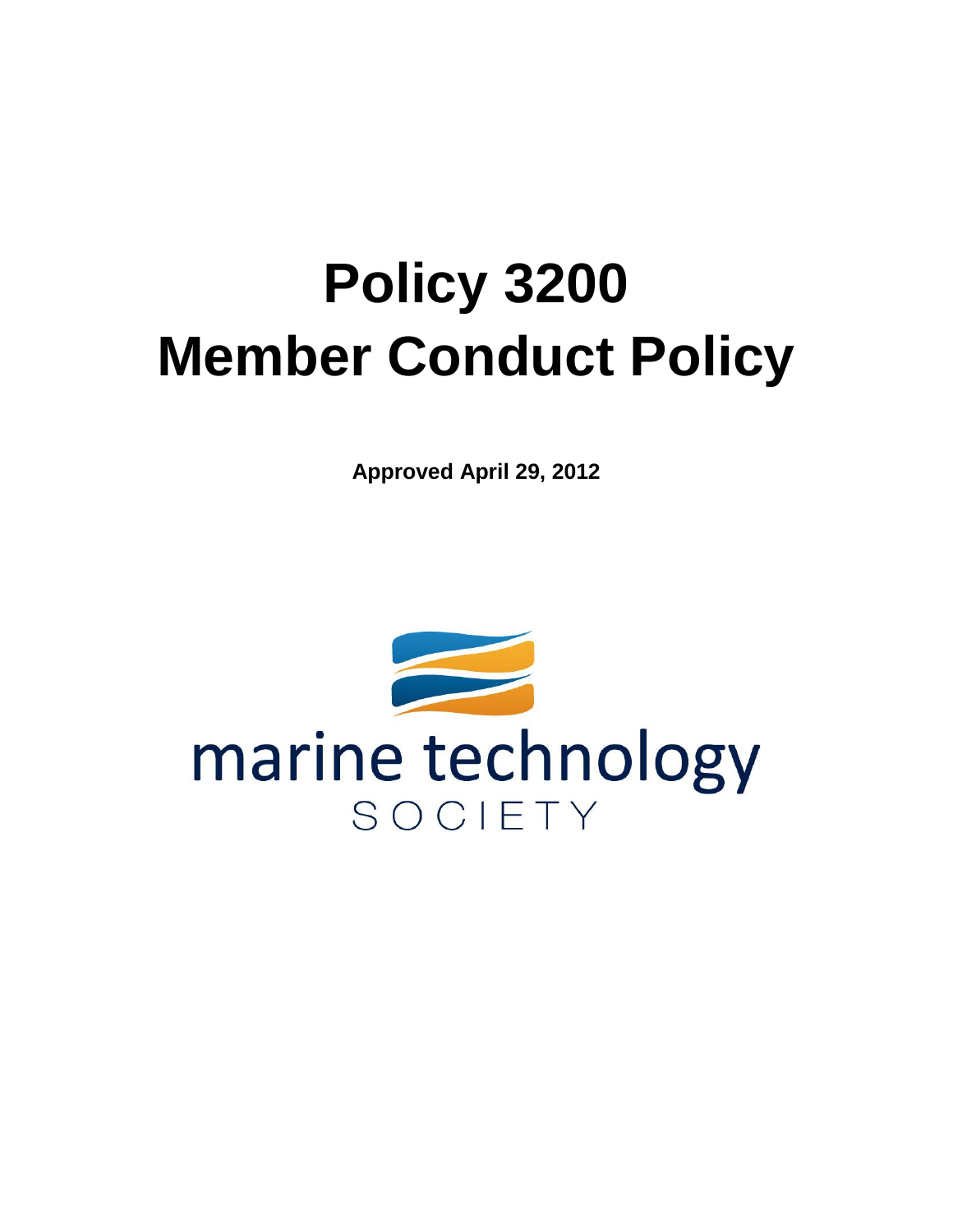### **TABLE OF CONTENTS**

| 5 <sup>1</sup> |  |
|----------------|--|
| 6              |  |
| $\overline{7}$ |  |
|                |  |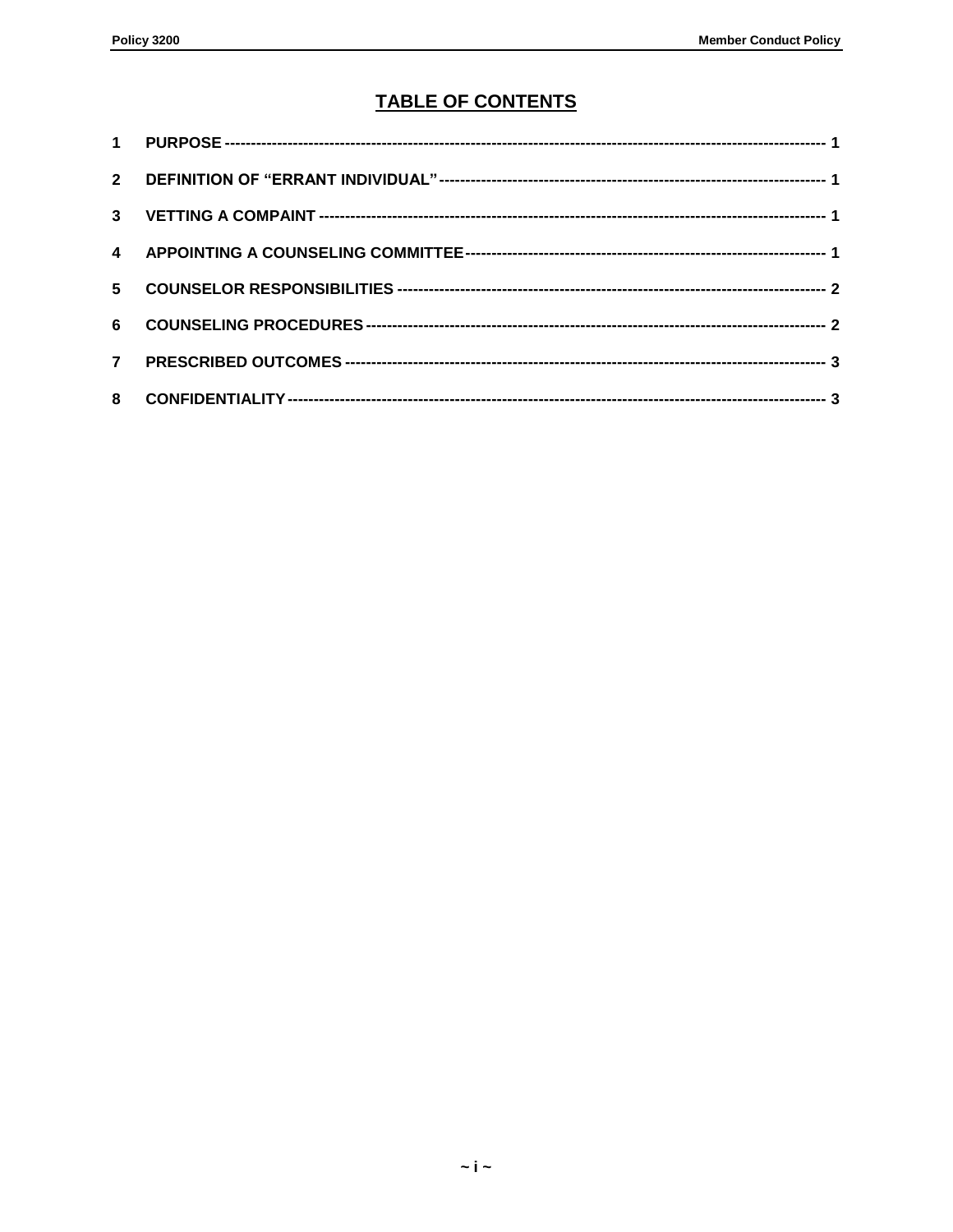## <span id="page-2-0"></span>**1 PURPOSE**

This policy is intended to provide guidance for the MTS Board of Directors (Board) in dealing with an "errant individual", that is an individual whose behaviors are destructive or detrimental to other MTS members, MTS staff, or the normal conduct of MTS business The key elements of this policy are:

- 1. an overall definition of behaviors that are construed as destructive or detrimental to other MTS members, MTS staff, or the normal conduct of MTS business;
- 2. a process by which a complaint about the "errant individual" can be vetted;
- 3. the process of appointing the appropriate MTS leaders to investigate the complaint and counsel the "errant individual" if the complaint is found to have merit;
- 4. a check list of counseling activities;
- 5. and prescribed outcomes.

## <span id="page-2-1"></span>**2 DEFINITION OF "ERRANT INDIVIDUAL"**

An individual whose behaviors are destructive or detrimental to other MTS members or MTS staff in matters related to MTS activities, or the normal conduct of MTS business:

- 1. verbally or physically threatening, aggressive, angry or hostile;
- 2. perceived as harassment;
- 3. in direct violation of MTS approved policy; or
- 4. in direct violation of MTS Bylaws.

### <span id="page-2-2"></span>**3 VETTING A COMPAINT**

All complaints shall be presented in writing to the President unless the complaint is regarding the President, in which case it shall go directly to the Immediate Past President. The officer receiving the complaint shall inform, in writing, the subject of the complaint that a complaint has been made and will be investigated by a counseling committee as prescribed in MTS Policy 3200.

### <span id="page-2-3"></span>**4 APPOINTING A COUNSELING COMMITTEE**

An ad-hoc counseling committee consisting of a minimum of two (2) counselors shall be appointed by the President or Immediate Past President on a case by case basis, according to the guidelines provided below. Whenever possible, the two counselors should be in close geographic proximity to the "errant individual," allowing for face-to-face meetings.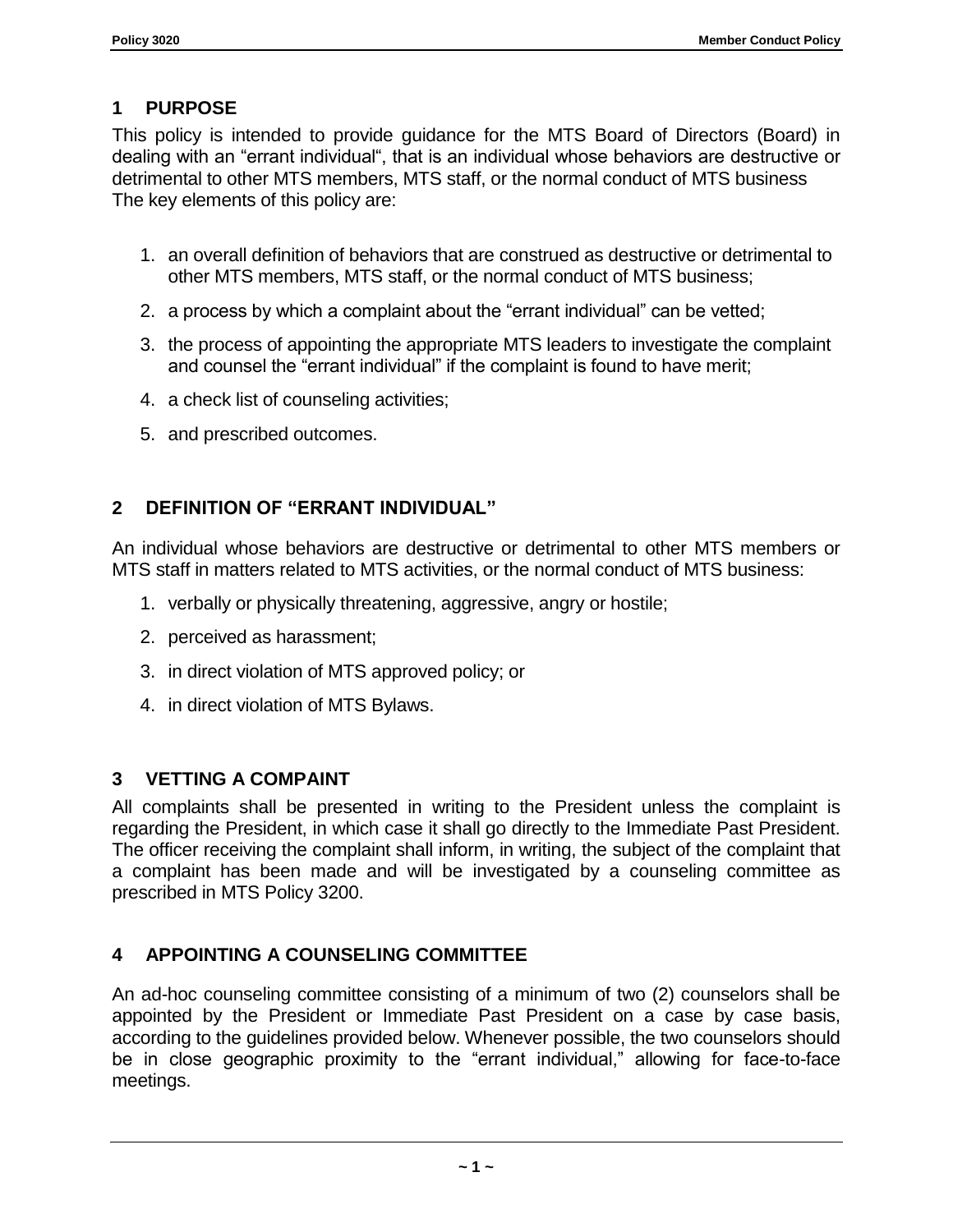- 1. If the "errant individual" is in a leadership position at the local section level, one of the counselors shall be the Vice President (VP), Section affairs.
- 2. If the "errant individual" is in a leadership position at the professional committee level, one of the counselors shall be an appropriate VP.
- 3. If the "errant individual" is in a leadership position at the Board of Directors level, the President shall be the lead counselor and shall appoint a second counselor. If the President is the "errant individual," the Immediate Past President shall be the lead counselor and shall appoint a second counselor.
- 4. If the "errant individual" is in an appointed or elected leadership position, the appointer shall be the lead counselor and shall appoint a second counselor, with approval by the MTS President.
- 5. If the "errant individual" is on an appointed committee, the committee chair shall be the lead counselor and shall appoint a second counselor, with approval by the MTS President.
- 6. If the "errant individual" is the Executive Director, the President shall be the lead counselor and shall appoint a second counselor, preferably the Immediate Past President.
- 7. If the "errant individual" is a member in good standing only, the President shall appoint two counselors.

## <span id="page-3-0"></span>**5 COUNSELOR RESPONSIBILITIES**

The Counselors shall:

- 1. accept, review and investigate complaints by MTS members or staff;
- 2. conduct appropriate counseling if the complaint is found to have merit;
- 3. document all counseling sessions and forward the documentation to Headquarters for safekeeping; and
- 4. present the outcome of counseling and make recommendations to the Board regarding further required action.

### <span id="page-3-1"></span>**6 COUNSELING PROCEDURES**

Counseling should be done in a face to face meeting. When this is impossible, it should be conducted by phone. At no time shall counseling be done electronically.

Counseling shall be done by a minimum of two appointed counselors. At no time shall only one person counsel an "errant individual" or have a one-on-one dialogue or confrontation.